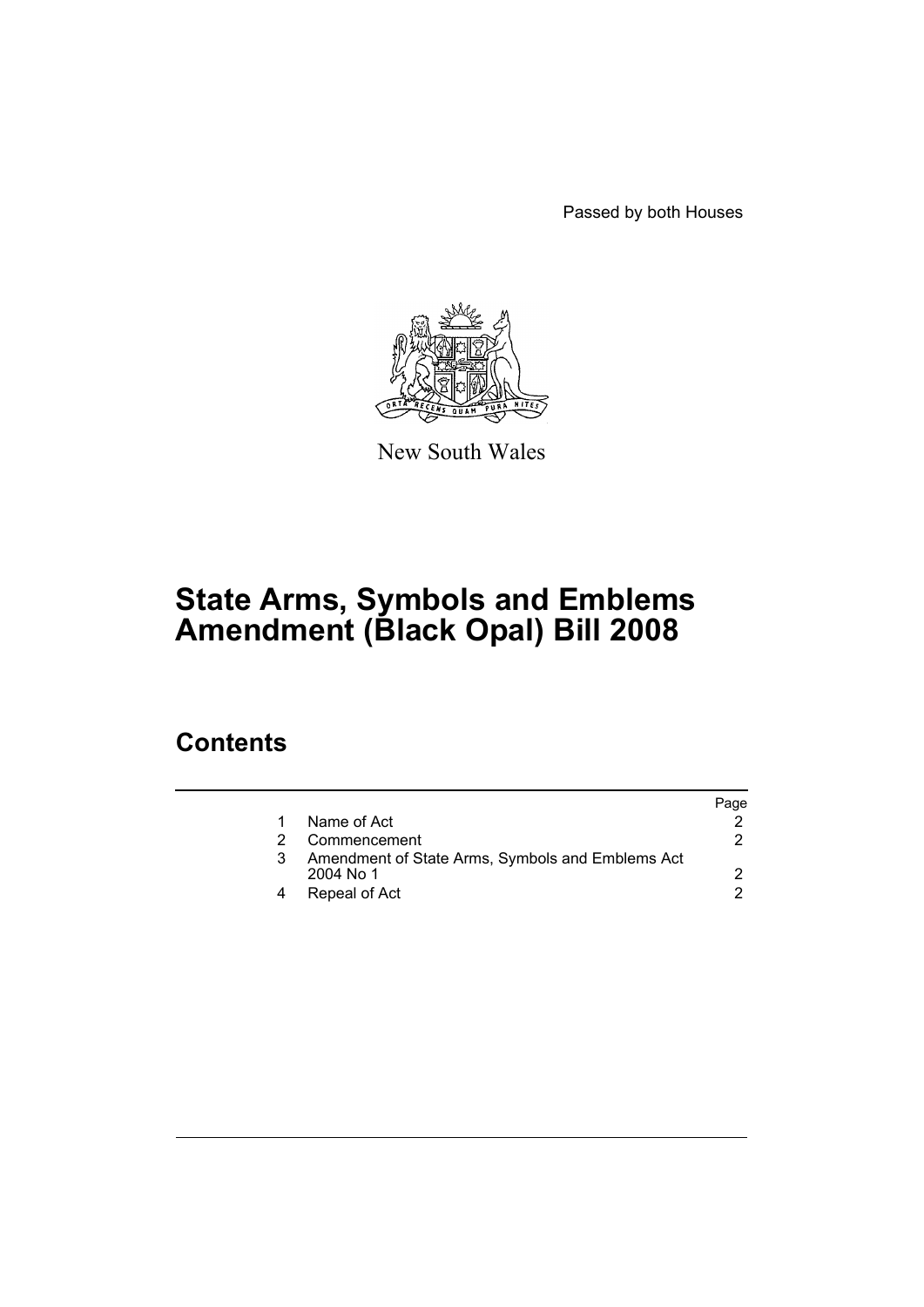*I certify that this public bill, which originated in the Legislative Assembly, has finally passed the Legislative Council and the Legislative Assembly of New South Wales.*

> *Clerk of the Legislative Assembly. Legislative Assembly, Sydney, , 2008*



New South Wales

## **State Arms, Symbols and Emblems Amendment (Black Opal) Bill 2008**

Act No , 2008

An Act to amend the *State Arms, Symbols and Emblems Act 2004* to recognise the black opal as a State emblem.

*I have examined this bill and find it to correspond in all respects with the bill as finally passed by both Houses.*

*Assistant Speaker of the Legislative Assembly.*